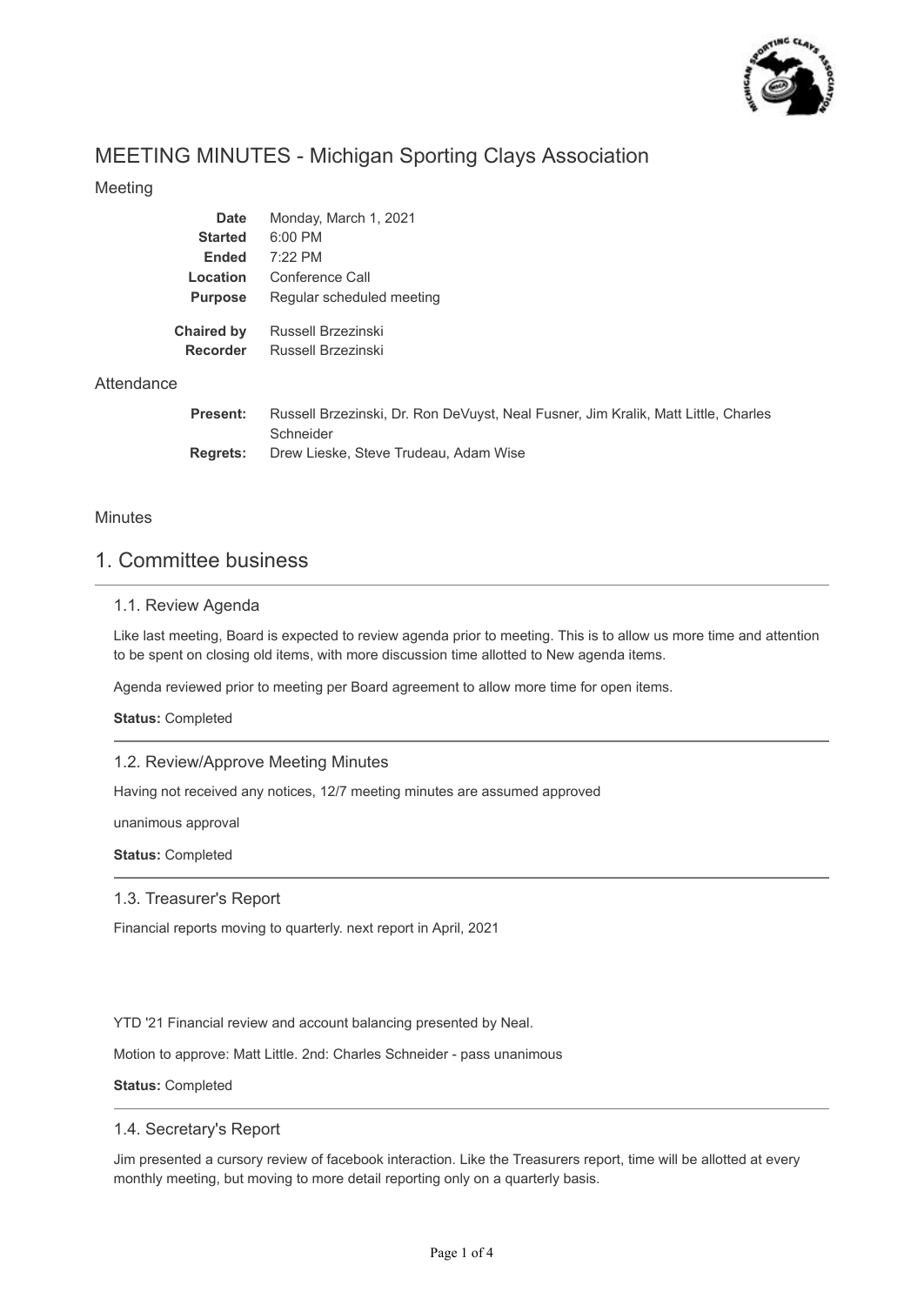

Miclays.com - no report (Drew not in attendence)

**Status:** Completed

1.4.1. Member Outreach - Facebook

**Status:** Completed

1.4.2. Member Outreach - Miclays.com

**Status:** Completed

# 2. OLD BUSINESS

## 2.1. State Shoot/GLC Host Club Participation & Process for Determining State Shoot Venue

Discussed at 4/22/20 Meeting: We need to understand better why there isn't greater participation from clubs to host tournaments to provide our membership with more options. Further exploration is required, may need to survey clubs. Steve recommended MSCA allow for electronic voting for the membership to decide upon the host club for the State Shoot. Kathy made the same recommendation last year. It was not supported. Again, this would require a By-laws change. Concerns raised the 2/3 of the MSCA membership does not participate in the tournament. Needs further discussion. May survey the membership.

Discussed at the 6/1/20 meeting: KML can create survey re: preference for selecting shoot. Drew would like the survey to include who is allowed to vote. Jim will write something up for us to react to regarding the subject. We may not elect to poll the membership. Exploring options; needs further discussion.

#### Jim's 6/3/20 email to the Board:

"On the discussion of change to the selection of the State Shoot, when/if we decide to poll the membership, I would like to pose the following to the Facebook page community:

(draft) Discussion has been initiated between member shooters and the MSCA Board on the way the host venue for the State Shoot is selected. Currently, in accordance with the MSCA By-Laws Article X, the host club selection is made by the MSCA general membership by vote. Each MSCA shooter in good standing and in attendance at the current year's State Shoot selects between the presented bids. No proxy votes are allowed. An announcement is then made, usually at the State Shoot dinner.

The MSCA Board would appreciate any thoughts and suggestions from the membership on whether to continue the current State Shoot selection procedure or pursue adjustments, keeping in mind that any changes would necessitate a change also to the current By-Laws. Please respond via email or Messenger (NOT COMMENTS TO THE FACEBOOK PAGE) and include your NSCA membership number. Thank you, The MSCA Board (end draft)"

#### 7/6/20: Deferred

8/3/20: Combined this topic with 2.5: MSCA Membership Survey re: Voting on State Shoot moving forward.

Russell asked about thoughts or ideas people might have on how this could be different. There are 4 clubs that are eligible to host the State Shoot. How do we help other clubs prepare for meeting the criteria and hosting the GLC?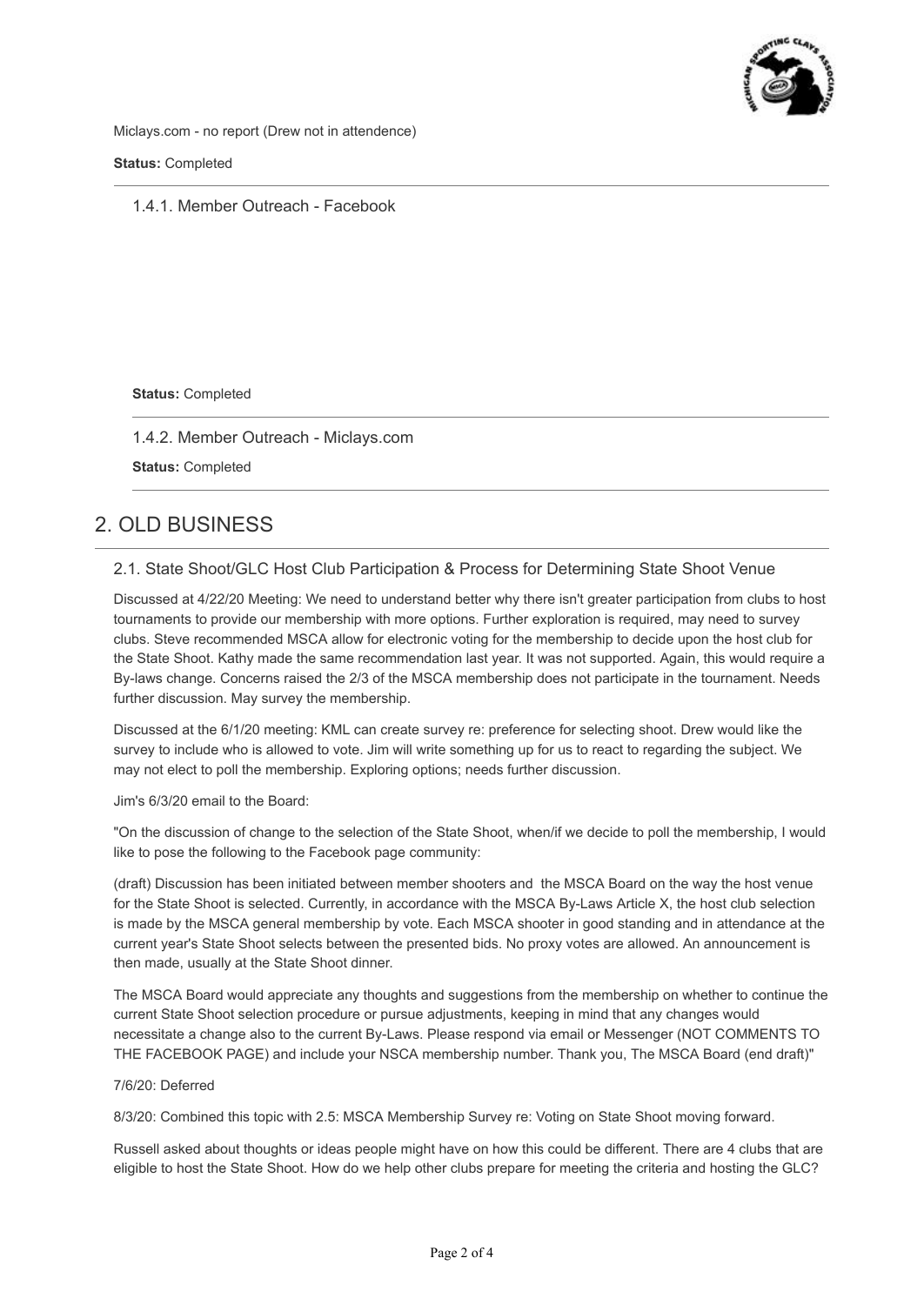

We only receive 2 bids for the 2021 State Shoot. There was much discussion about how to promote our shoots and encourage participation, from raffles of firearms, to the "Shoot the State" campaign. It was decided that this year we will move forward with MSCA members who participate in the 2020 State Shoot voting for the 2021 State Shoot, as indicated in the Bylaws. Suggestions made regarding moving toward a rotation of qualifying clubs for the State Shoot with signed contracts (in lieu of bids) to meet expectations from the host club. If a club cannot host their year, they could pass and the venue would move to the next club in the rotation. This needs further discussion and an eventual likely vote of the MSCA membership. Any changes would require a change in the Bylaws.

9/14/20: Will hold a special meeting to address this agenda item.

10/2/20: Will wait until more Board members present.

~~~~~~~~~~

12/7/20 discussion around the protocol for cancellation of events.

after some discussion , it was noted it should be made clearer in the by-laws and a procedure established within the BOD to ensure that the board is aware of the cancellation and that Facebook, website and general members are notified of an upcoming shoot cancellation.

Looking to finalize at the next meeting when full representation of the board is present

Still open on how to execute/change from current process. more discussion necessary and then present to membership.

who's qualified to vote? how to execute the voting process? can it be handled through internet vs. manual.

need to formalize our options and finalize

**Status:** Parked

2.2. MSCA Board Liability Insurance

12/7 - Board agrees that we should explore and secure three quotes to review \$1Million liability protection.

Charles Schneider to have lead and will report findings February mtg: 2/1/21

 $\sim$  $\sim$  $\sim$  $\sim$  $\sim$ 

Charles presented three options to the board for review.

coverage costs ranged from \$1020 to \$1435

issue of discussion was potential need for shooter waivers and how to execute.

discussion by board. Result: Charles to work with underwriter (dave walker) to review necessity of waiver and how to execute coverage for Board directors and officers.

update at March meeting 3.1.21

update required:

Charles presented his updates on the liability search for MSCA Board of Directors. From past meeting, we have finalized a presented a workable solution from NCI (through Dave Walker) for annual premium of \$1,020. (noted that acceptance should also have the caveat that if any increases of over 20% have to be presented to the board and agreed upon prior to Treasurer renewal.)

Motion to Accept the NCI bid at \$1,020 with 20% premium cap. 2nd by Dr. Ron

motion passed : unanimous

**Status:** Completed